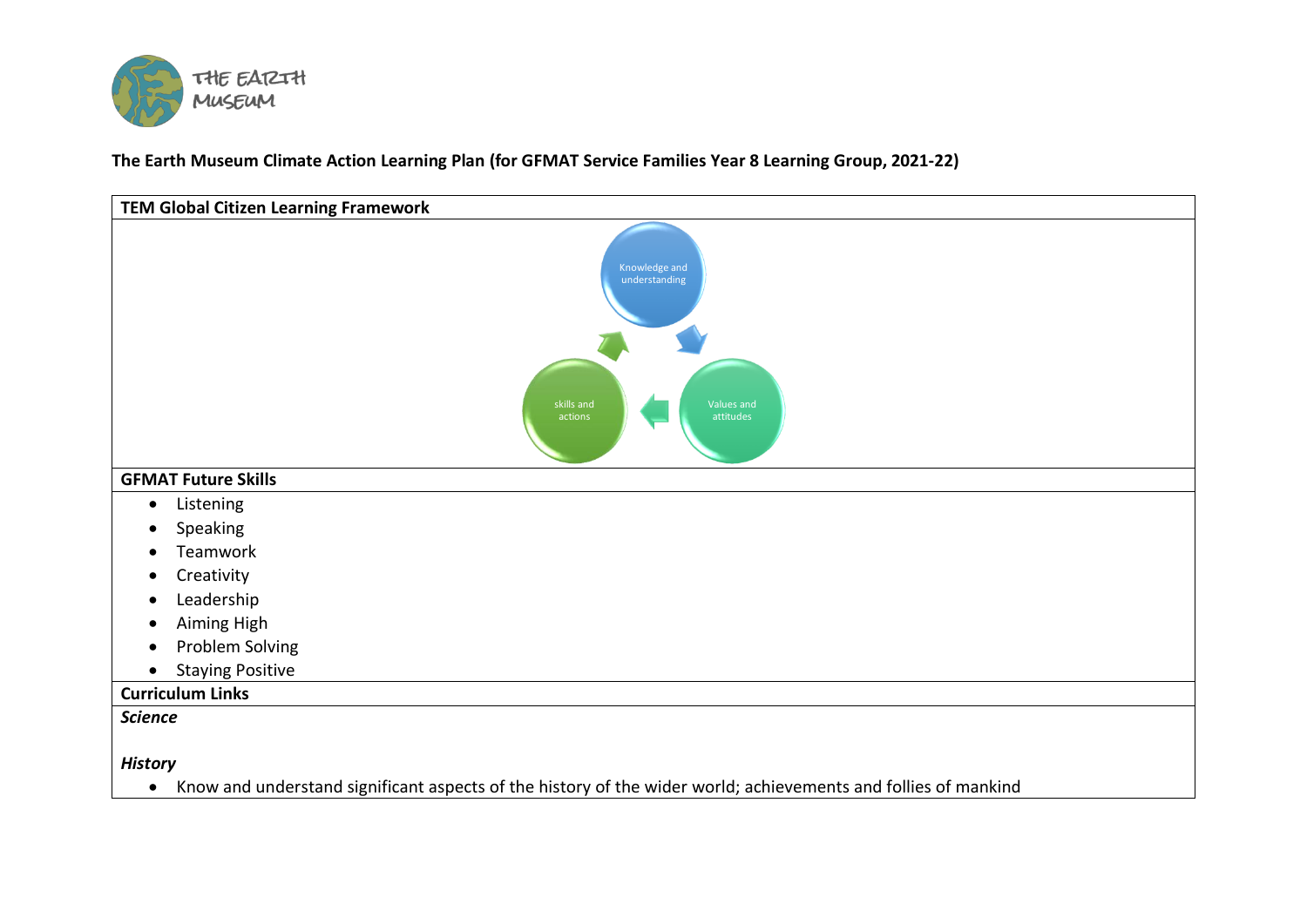

- Understand historical concepts such as continuity and change, cause and consequence, similarity, difference and significance, and use them to make connections, draw contracts, analyse trends, frame historically-valid questions and create their own structured accounts, including written narratives
- Understand the methods of historical enquiry, including how evidence is used rigorously to make historical claims, and discern how and why contrasting arguments and interpretations of the past have been constructed
- Gain historical perspective by placing their growing knowledge into different contexts, understanding the connections between local, regional, national and international history

## *Geography*

- Develop contextual knowledge of the location of globally significant places both terrestrial and marine including their defining physical and human characteristics and how these provide a geographical context for understanding the actions of processes
- Understand the processes that give rise to key human geographical features of the world (war, migration, cultural fusion)
- Are competent in the geographical skills needed to interpret a range of sources of geographical information, including maps, diagrams, globes, aerial photographs and Geographical Information Systems
- Communicate geographical information in a variety of ways, including through maps, numerical and quantitative skills and writing at length
- Use Geographical Information Systems to view, analyse and interpret places and data

## *Computing*

- Undertake creative projects that involve selecting, using, and combining multiple applications, preferably across a range of devices, to achieve challenging goals, including collecting and analysing data and meeting the needs of known users
- Create, re-use, revise and repurpose digital artefacts for a given audience, with attention to trustworthiness, design and usability

## *Citizenship*

- Develop an interest in, and commitment to, participation in volunteering as well as other forms of responsible activity, that they will take with them into adulthood
- Ways in which citizens work together to improve their communities, including opportunities to participate in school-based activities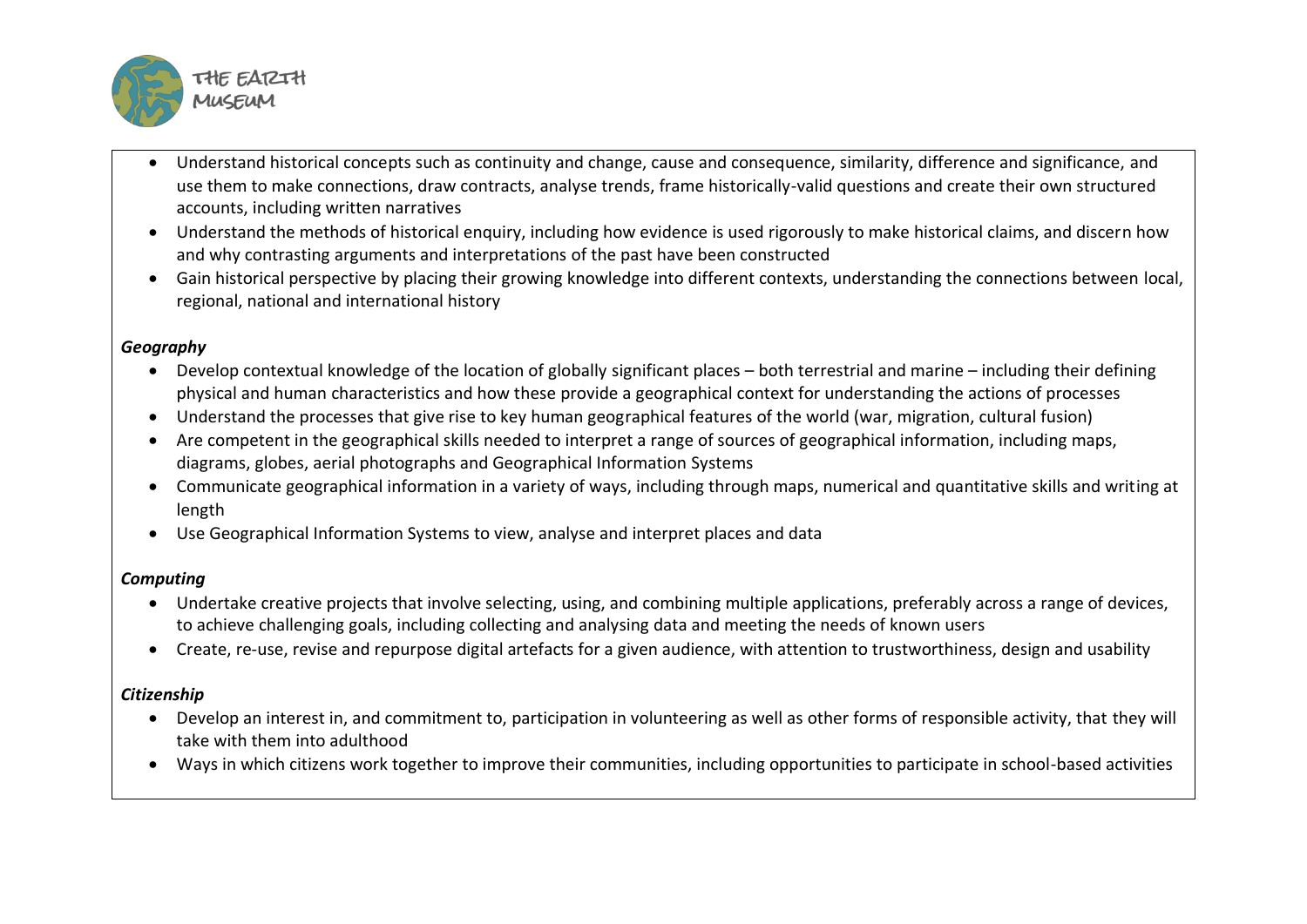

|                      | <b>Lesson Plan 1: Climate</b>  | <b>Lesson Plan 2: What</b>   | <b>Lesson Plan 3: What</b> | <b>Lesson Plan 4: School</b> | <b>Lesson Plan 5: School</b> |
|----------------------|--------------------------------|------------------------------|----------------------------|------------------------------|------------------------------|
|                      | <b>Action Explorer Digital</b> | <b>Causes Climate Change</b> | Can We Do About It?        | <b>Climate Action</b>        | <b>Climate Action</b>        |
|                      | <b>Resource</b>                | and What is its              |                            | <b>Challenge, Part one</b>   | Challenge, Part two          |
|                      |                                | Impact?                      |                            |                              |                              |
| Knowledge and        | Understanding the              | Understanding the            | Know about the work        | How to identify/ audit       | How to reduce the            |
| understanding        | <b>United Nations</b>          | science behind climate       | being undertaken now       | our use of energy            | school's carbon              |
|                      | Sustainable                    | change                       | by the global              | during the school day.       | footprint by:                |
|                      | <b>Development Goals</b>       |                              | community via the          |                              | Using less energy            |
|                      |                                | Understanding how            | <b>United Nations</b>      | How some of this             |                              |
|                      | <b>Exploring climate</b>       | climate change occurs        |                            | energy from fossil fuels     | Using sustainable            |
|                      | action stories from the        | as a natural cycle and       | Know how you can           | is being used directly,      | materials and                |
|                      | past to develop                | how human action has         | make a difference          | and some involves the        | equipment                    |
|                      | knowledge and                  | broken this system and       | through individual         | use of materials and         |                              |
|                      | understanding of               | accelerated change at        | actions                    | equipment that require       | Using renewable              |
|                      | climate challenges in          | an unprecedented rate        |                            | some form of fossil fuel     | energy                       |
|                      | the present                    |                              |                            | energy/element in            |                              |
|                      |                                |                              |                            | manufacture.                 | Offsetting                   |
| Values and attitudes | Reflection on the              | Realise the urgency          | Want to make a             | Want to make a               | Want to make a               |
|                      | impact we have on our          | and seriousness of our       | difference through         | difference through           | difference through           |
|                      | planet, environment,           | situation                    | individual actions and     | individual actions and       | individual actions and       |
|                      | and people across the          |                              | becoming more aware        | becoming more aware          | becoming more aware          |
|                      | world who we share it          | Appreciate that this is      | of/engaged in              | of/engaged in                | of/engaged in                |
|                      | with; and how we are           | a global problem             | collective solutions       | collective solutions         | collective solutions         |
|                      | stewards with a duty of        | requiring a global           |                            |                              |                              |
|                      | care to pass on                | solution                     |                            |                              |                              |
| Skills and actions   | Sharing this reflective        | Be able to explain why       | Take actions to reduce     | Visually map their           | Visually map their           |
|                      | experience with others         | we must act to save          | your individual carbon     | audit                        | audit                        |
|                      |                                | our planet and the           | footprint                  |                              |                              |
|                      |                                | place of humankind           |                            | Working together as a        | Working together as a        |
|                      |                                |                              |                            | team and showing             | team and showing             |
|                      |                                |                              |                            | leadership                   | leadership                   |